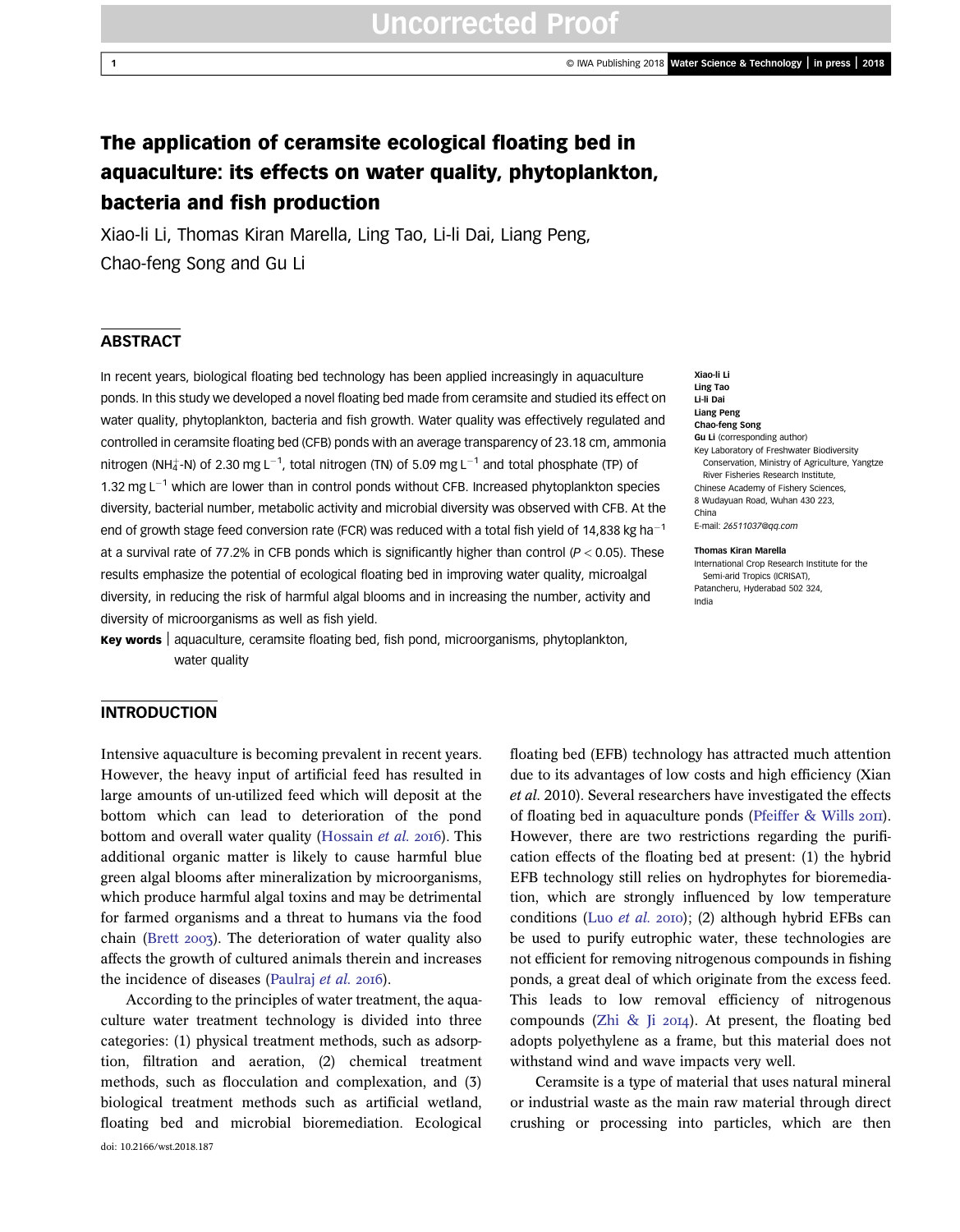Table 1 | Chemical composition of ceramsite

| Composition                      | SiO <sub>2</sub> | $\mathsf{Al}_2\mathsf{O}_3$ |  | $Fe2O3$ MgO + CaO $K2O + Na2O$ Others |       |
|----------------------------------|------------------|-----------------------------|--|---------------------------------------|-------|
| Percentage 59.65 15.46 4.13 3.68 |                  |                             |  | 4.12                                  | 12.96 |

burned into an artificial light aggregate. There are many tiny holes on the surface and interior can easily harbor microorganisms. Furthermore, it has a high biological and chemical stability (Bao [et al.](#page-8-0)  $2016$ ). Thus it can be applied in the study of wastewater treatment technology. In this study, we developed a ceramsite based ecological floating bed (CFB) using ceramsites as substrate for macrophytes. Compared with conventional EFBs, the CFB has advantages like creating a coupling function between bio-carriers and hydrophytes, which is helpful for enhancing the plant biomass. The objective of this study was to explore the effect of the ceramsite EFB on aquaculture water improvement and to further study its effect on how it facilitates improvement of beneficial bacteria and phytoplankton so as to provide a basis for further research and applications of the CFB technology.

# MATERIAL AND METHODS

#### Ceramsite composition and fabrication

The primary material of the ceramic floating plate was constituted of light shale aggregate purchased from Yichang Guangda Ceramic Products Co., Ltd (Yichang, Hubei). The main chemical composition is listed in Table 1. The production process of the ceramsite plate was as follows: (1) lightweight ceramsite with large porosity and strong buoyancy, and a particle size of 10–20 mm, were selected as the raw material; (2) perlite was added in order to increase the buoyancy of the floating plate; (3) a small amount of fly ash was added to increase the structural strength of the floating plate, and to reduce the pH; (4) PII52.5 portland cement was used as the binder; (5) the mixed materials were poured into the floating bed mold measuring 60 cm  $\times$  60 cm  $\times$  8 cm (the mold possessed holes with 10 cm diameter, for plant propagation); (6) the ceramic floating plates could be put into use after natural air dry.

#### Ceramsite EFB design

The frame of the CFB was constructed from a ceramsite plate which measured 0.6 m in length, 0.6 m in width and 0.15 m in height (Figure 1). The frame can provide buoyancy. The CFB comprises three zones: the ceramsite plate zone, the bulk material zone and the plant zone. In order to prevent the grass carp eat the roots of plants during breeding, the bottom of the CFB was protected by a net cage with  $2 \text{ cm} \times 2 \text{ cm}$  mesh holes.

#### Floating bed plants

In this study, we chose to use Arundo donax as a floating bed plant due to its large biomass and good purification effect on water quality [\(Tuttolomondo](#page-9-0)  $et$  al. 2015). The plants were transplanted in to the cultivation basket after being grown on ground until they reach 15 cm height. Two



Figure 1 Schematic diagram showing design and dimensions of CFB (a) and molded ceramsite plate with cultivation hole (b).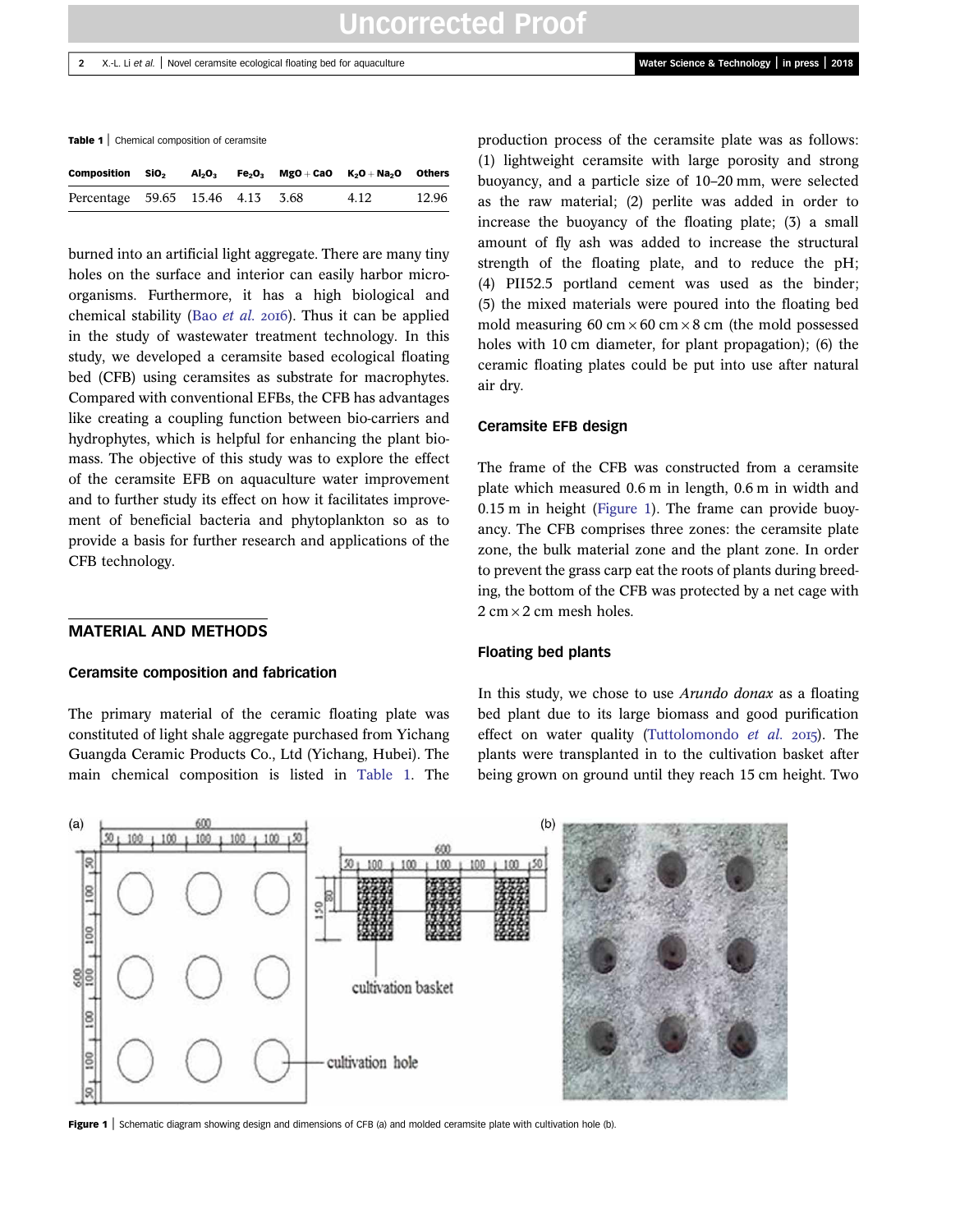# Uncorrected Proof

#### 3 X.-L. Li et al. | Novel ceramsite ecological floating bed for aquaculture Water Science & Technology | in press | 2018



Figure 2 | Ceramsite floating bed in fish pond.

plants were placed into each cultivation basket and fixed with ceramic aggregate, and were then moved into the hole in the floating plate. Individual floating bed was connected by wire as a single block in the pond. No harvesting of plants was done during the breeding period because they were not fully grown. The floating bed area covered 5% of the total pond area (Figure 2).

#### Cultivation ponds

The study site was located at the experimental base of the research center for pond ecological engineering, Chinese academy of fishery sciences, Jingzhou, Hubei Province, China. All ponds were artificial and did not communicate with rivers and lakes. Totally six culture ponds were selected. Ceramsite EFBs were applied to three of the ponds, while three ponds were used as the control without floating beds. Each of the culture ponds had an area of 400 m<sup>2</sup>. Prior to stocking with fish, all the ponds were drained desilted and the pond bottoms were disinfected with lime. Water pumped from a nearby reservoir was then used to fill the culture ponds to a depth of approximately 1.5 m. The supplement for the water lost due to evaporation was mainly achieved using groundwater or by rainfall.

### Fish culture

In this study, a polyculture fish stocking strategy was adopted. Grass carp (Ctenopharyngodon idella), was the main culture species, at an initial weight of 65 g and with

a breeding density of 17,991 tail  $ha^{-1}$ , which were mixed with a minor quantity of silver carp (Hypophthalmichthys molitrix) with an initial weight of 200 g at a breeding density of 2,249 tail ha<sup>-1</sup>. The fish stocking began on April 20th and fish were harvested on November 8th, corresponding to a rearing period of 172 days. The ponds were harvested by complete drainage at the end of the rearing period. During the study, the fish were fed to satiation twice daily with a commercial diet, and the amount of feed administered was measured to determine the feeding efficiency. The feed was purchased from Tongwei Feedstuff Co., Ltd. (Dongxihu Development Zone, Wuhan, China). A commercial grass carp floating feed (∼34% protein, 5% fat, 7% cellulose, 14% ash, 1.6% lysine and 1.2% available phosphorus) was used.

The feed conversion ratio (FCR) was calculated according to the following formula:

# $FCR = \frac{FI}{W}$

where FI is the feed intake (kg) and W is the live weight gain (kg).

#### Water sampling and analysis

Water samples were collected to monitor water quality parameters of each pond every 15 d between 8:00–9:00 a.m. 500 ml samples were collected from four corners and center of each pond using siphon pipe and a composite sample was obtained by mixing all five samples.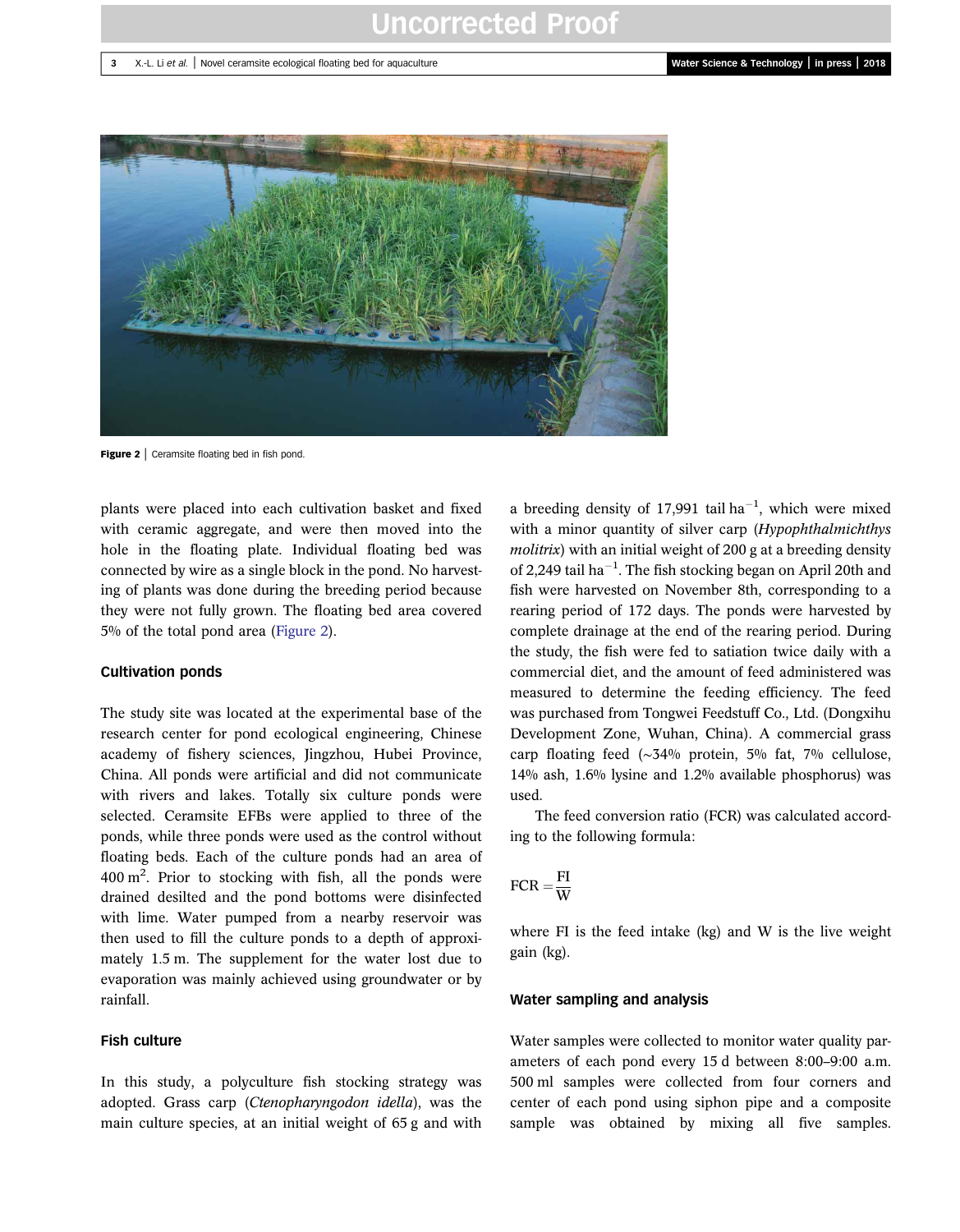Transparency was measured using the secchi disk at the same point where water sample was drawn. Once a composite sample was collected, water temperature, dissolved oxygen (DO) and pH were measured immediately using a YSI 650MDS Multi Probe System (YSI Inc., Ohio, USA). The chemical oxygen demand was measured using titrimetric method were as ammonia nitrogen (NH $_4^+$ -N), nitrite  $(NO<sub>2</sub><sup>-</sup>N)$ , total nitrogen (TN), total phosphorus (TP) and phosphate (PO<sub>4</sub><sup>-</sup>-P) was measured using calorimetric method according to standard methods described by the State Environmental Protection Administration (SEPA) of China [\(SEPA](#page-8-0) 2002).

#### Phytoplankton analysis

A one-liter phytoplankton sample was preserved with Lugol's iodine solution from each sampling station. The supernatant was removed after 48 h sedimentation and the remaining sediment was collected for phytoplankton analysis. Microcystis colonies were split up into cells by sonication for three minutes. Phytoplankton cell volume was obtained by measuring the average cell dimensions for each species. Phytoplankton biovolume (wet weight) was evaluated according to Zhang  $&$  Huang (1991). Phytoplankton species identification was performed according to [Hu](#page-8-0)  $et al. (I980).$  $et al. (I980).$ 

#### Microbial analysis

The total bacteria was measured with a fluorescence micro-scope as according to [Weinbauer](#page-9-0) et al. (1998). The bottom layer of mud was removed and 80 μl diluents were collected into a centrifuge tube. To this  $10 \mu L$  (10×) SYBR Green I fluorochrome was added and allowed to stain in dark for

Table 2 | Monthly variation in water quality parameters of test ponds Month

1 min, 10 μL of anti-fading agent was added to the samples. Finally, the enumeration was done under a fluorescence microscope.

Metabolic activity of the bacterial community was estimated using average well color development (AWCD) assay according to [Garland & Mills \(](#page-8-0) $IqqI$ ). Briefly, water samples were added to a Biolog Eco microplate using an eight channel sample injector at 150 μl per well in triplicates. Subsequently, samples were cultured at  $28 \degree C$  in an incubator under dark condition for 0, 24, 48, 72, 96, 120, 144 and 168 h and the sample absorbance was measured at 590 nm (color + turbidity) and 750 nm (turbidity) using a Biolog microplate reader (Biolog Inc., USA) and AWCD was calculated.

#### Data analysis

Shannon, Simpson and McIntosh indices were calculated following Zak [et al.](#page-9-0)  $(1994)$ . Data was processed and mapped with Microsoft Excel 2003 and Origin V. 7.0. The diversity of microflora carbon source utilization was analyzed using principle components analysis. Statistical analyses were performed using SPSS Base V. 13.0 statistical software (SPSS Inc., Chicago, IL, USA).

#### RESULTS

#### Physicochemical analysis

The physicochemical parameters of pond water were measured during the entire experimental period. Seasonal variation of major parameters like transparency, DO, pH and temperature of the pond water were measured (Table 2).

| MUHUL            |                |                |                |                |                |                |                          |  |
|------------------|----------------|----------------|----------------|----------------|----------------|----------------|--------------------------|--|
| <b>Treatment</b> | May            | June           | July           | <b>August</b>  | September      | October        | <b>Mean value</b>        |  |
| With CFB         | $22.3 \pm 1.2$ | $25.2 + 2.4$   | $27.1 + 1.7$   | $31.0 + 1.4$   | $30.0 \pm 2.7$ | $28.4 + 1.4$   | $28.57 + 1.99^a$         |  |
| Control          | $22.3 \pm 1.1$ | $25.3 \pm 1.7$ | $27.2 \pm 2.7$ | $31.2 \pm 2.4$ | $30.1 \pm 1.4$ | $28.3 \pm 2.4$ | $28.71 \pm 2.07^{\circ}$ |  |
| With CFB         | $7.9 + 0.2$    | $7.9 + 0.4$    | $7.8 + 0.1$    | $8.1 + 0.3$    | $7.7 \pm 0.4$  | $7.5 \pm 0.3$  | $7.93 \pm 0.13^a$        |  |
| Control          | $7.9 \pm 0.3$  | $7.9 \pm 0.1$  | $7.8 \pm 0.2$  | $8.0 \pm 0.3$  | $8.0 \pm 0.3$  | $7.8 \pm 0.2$  | $7.98 \pm 0.11^a$        |  |
| With CFB         | $12.5 \pm 3.1$ | $10.3 + 2.7$   | $11.4 \pm 1.5$ | $9.3 + 4.4$    | $7.6 \pm 2.4$  | $11.8 + 2.0$   | $4.13 \pm 1.83^{\rm a}$  |  |
| Control          | $12.3 \pm 2.5$ | $12.0 \pm 3.5$ | $9.4 \pm 2.6$  | $10.4 \pm 2.5$ | $8.5 \pm 1.5$  | $12.7 \pm 3.8$ | $4.01 \pm 2.06^a$        |  |
| With CFB         | $40.0 \pm 3.2$ | $35.5 + 2.4$   | $33.0 + 2.9$   | $30.0 \pm 1.4$ | $28.0 \pm 1.4$ | $30.5 \pm 3.7$ | $23.18 \pm 4.01^{\circ}$ |  |
| Control          | $39.5 \pm 2.4$ | $30.0 \pm 2.7$ | $25.0 \pm 2.4$ | $16.0 \pm 3.4$ | $17.5 \pm 1.9$ | $20.0 \pm 1.7$ | $18.04 \pm 5.44^b$       |  |
|                  |                |                |                |                |                |                |                          |  |

Values mentioned are averages of three ponds ±SD with CFB and control.

a,b<sub>Letter</sub> superscripts indicate significant difference between columns ( $P < 0.05$ ).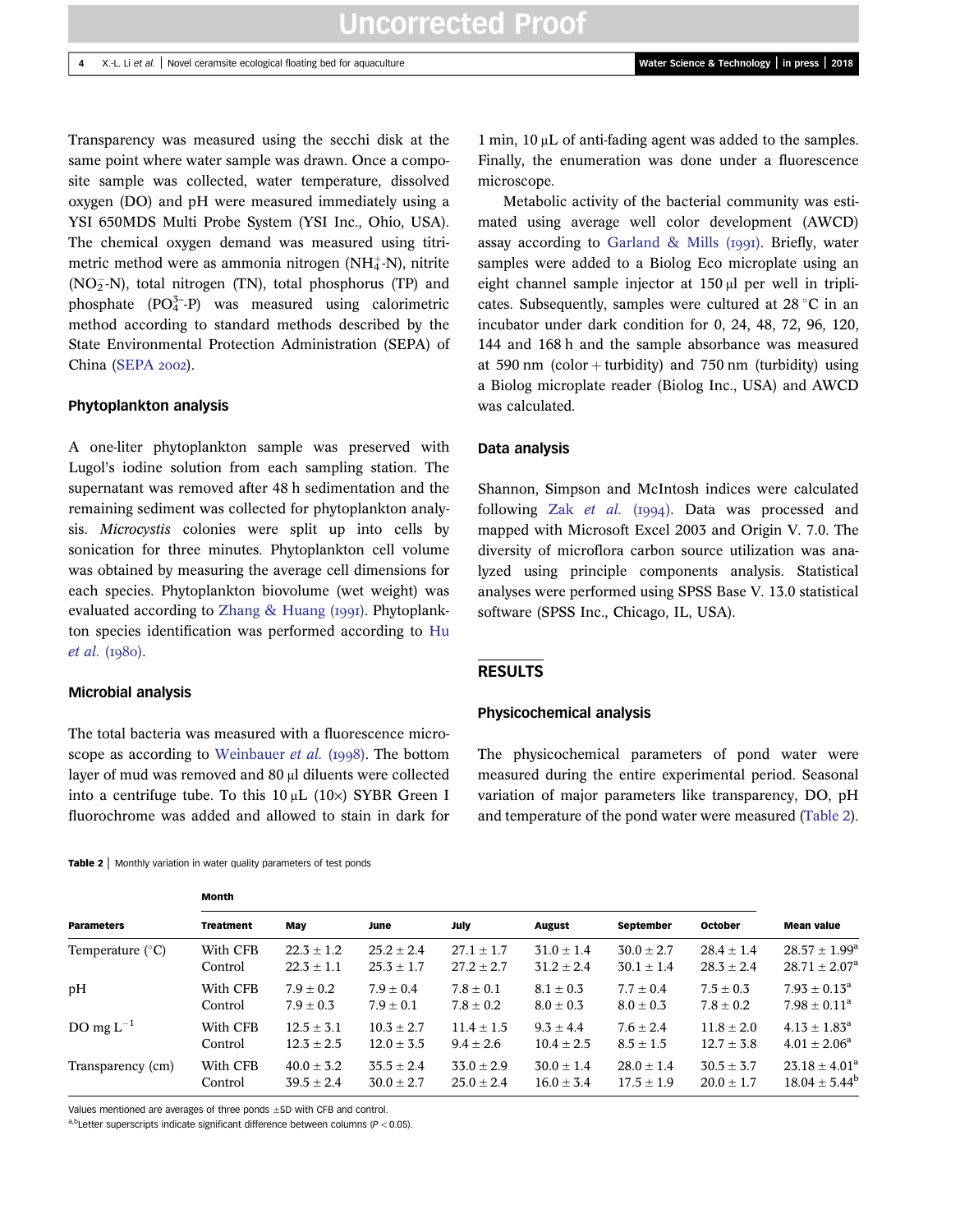The initial values before treatment indicate that the water met the requirements for aquaculture. The water temperature, pH and DO did not show any significant difference  $(P > 0.05)$  between two treatments but transparency of ponds with CFB was significantly higher than that of control  $(P < 0.05)$ .

During the initial culture period, inorganic nutrient concentration of  $NH_4$ ,  $NO_2$ ,  $PO_4$ , TN and TP were at low levels in all experimental ponds. After the supply of artificial feed, the physicochemical indexes of the pond water gradually increased. During the late stage of culture, the nutrient levels in ponds with CFB were significantly lower than control (P < 0.05), with NO<sup>2–</sup>-N of 0.33 mg L<sup>-1</sup> and PO<sub>4</sub><sup>3–</sup>- P of  $0.17~{\rm mg}~{\rm L}^{-1}$  except for NH $_4^+$ -N (Figure 3(a)). The TN and TP content reached their highest values of 7.28 mg  $L^{-1}$  and 1.80 mg  $L^{-1}$  respectively in ponds without CFB where as they remained at 5.81 mg L<sup>-1</sup> and 1.30 mg L<sup>-1</sup> respectively

in ponds with CFB (Figure  $3(b)$ ). The overall fluctuations in physicochemical parameters studied were considerably lower in ponds with CFB.

### Phytoplankton analysis

During the experimental period, a total of 179 phytoplankton species belonging to eight phyla and 111 genera were observed in the samples collected from different sampling sites ([Table 3](#page-5-0)). During early stage species composition of phytoplankton was similar between test and control ponds. With an increase in water temperature the number of phytoplankton species began to increase in all ponds, with appearance of Cryptophyta and Chrysophyta. Phytoplankton species in ponds with CFB were significantly higher during the middle stage of fish growth (July-August) but in late stage (September-October) this difference was



Figure 3 | Seasonal variation of inorganic nutrients during the culture phase in ponds with CFB and control. Error bars represent  $\pm$ SD.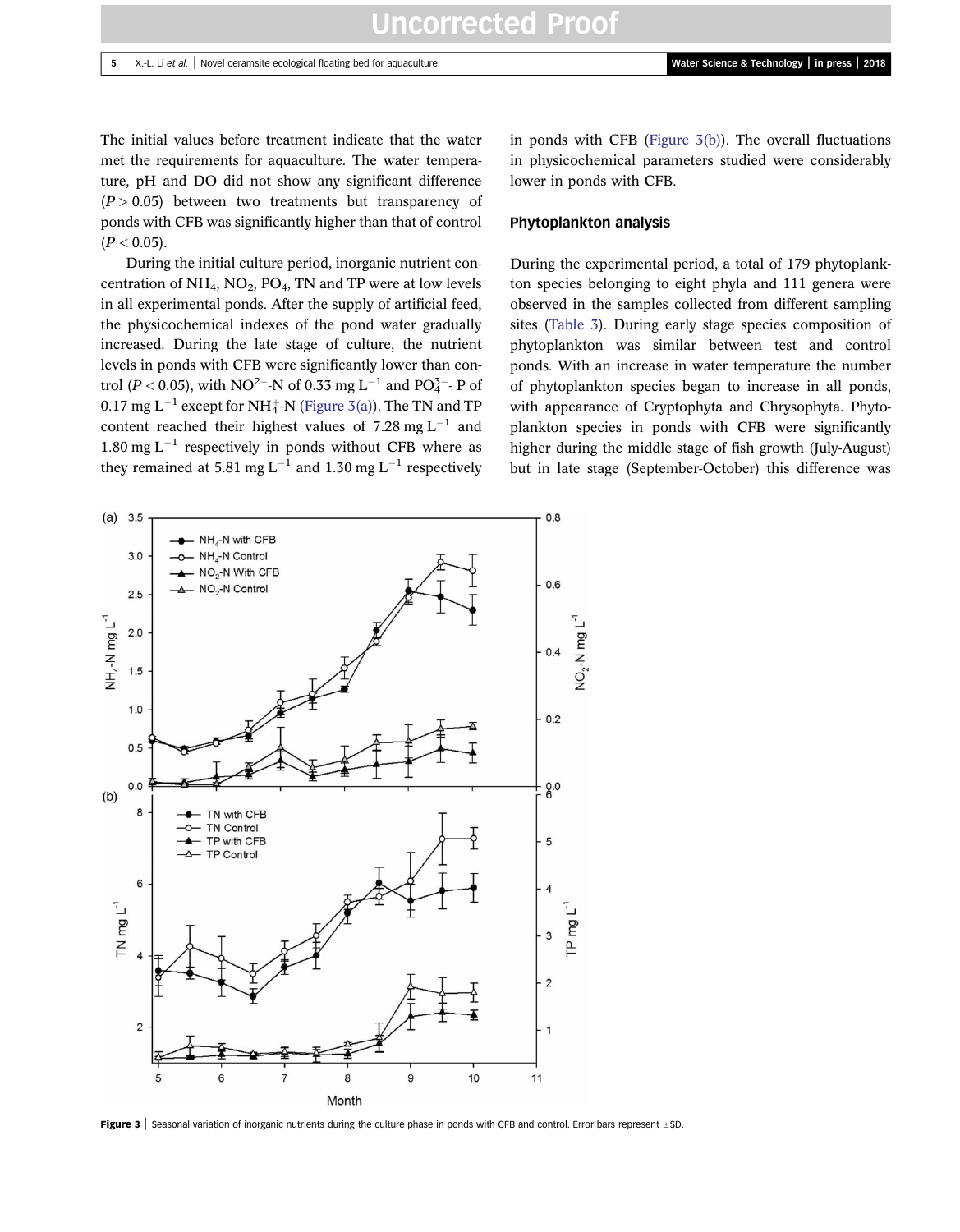Table 3 |Phytoplankton diversity and their percentage observed during the growth stage in ponds with CFB and control

Number of species

Number of species

<span id="page-5-0"></span>

|                                                           |                                                                                                    | June  |       |         | È              |                 | August         |         | September |                | October  |         |                             |                  |
|-----------------------------------------------------------|----------------------------------------------------------------------------------------------------|-------|-------|---------|----------------|-----------------|----------------|---------|-----------|----------------|----------|---------|-----------------------------|------------------|
| Phyla                                                     |                                                                                                    |       | m     | Control | With CFB       | Control         | With CFB       | Control | With CFB  | Control        | With CFB | Control | genera/species<br>Number of | Percentage<br>3  |
| lorophyta                                                 | <b>With CFB Control</b> With CFB<br>$\frac{30}{32}$ $\frac{38}{38}$<br>$\frac{4}{5}$ $\frac{5}{7}$ |       |       | 9       | $\overline{4}$ | $\overline{4}$  | 38             | 29      | 29        | 27             | 33       | 34      | 48/93                       | 52.0             |
| Cyanophyta                                                |                                                                                                    |       |       |         |                |                 |                |         |           |                |          |         | 18/25                       | 14.0<br>12.9     |
|                                                           |                                                                                                    |       |       |         |                |                 |                |         |           |                |          |         | 19/23                       |                  |
|                                                           |                                                                                                    |       |       |         |                |                 |                |         |           |                |          |         | 8/17                        | 9.5              |
| Bacillariophyta<br>Euglenophyta<br>Pyrrophyta             |                                                                                                    |       |       |         |                |                 |                |         |           |                |          |         | 5/5                         | 2.8              |
| cryptophyta                                               |                                                                                                    |       |       |         |                |                 |                |         |           |                |          |         | $3/5$<br>$4/5$<br>$6/6$     | 2.8              |
| $\boldsymbol{\Delta}$ in the set of $\boldsymbol{\Delta}$ |                                                                                                    |       |       |         |                |                 |                |         |           |                |          |         |                             | 2.8              |
| Xanthophyta                                               |                                                                                                    |       |       |         |                |                 |                |         |           |                |          | Ī       |                             | $\overline{3.4}$ |
| Total                                                     | 45                                                                                                 | 46    | 59    | 59      | 69             | $\overline{62}$ | $\overline{2}$ | 56      | 51        | $\frac{48}{5}$ | 55       | 58      | 11/179                      | $\overline{100}$ |
| Total Biomass $g L^{-1}$ 0.116                            |                                                                                                    | 0.090 | 0.155 | 0.117   | 0.212          | 0.255           | 0.277          | 0.189   | 0.502     | 0.349          | 0.831    | 0.402   |                             |                  |

gradually decreased when compared with control ponds. Number of cyanobacteria species was lower and number of Bacillariophyta species was higher in ponds with CFB.

The dominant species of phytoplankton during early stage of culture were Scenedesmus (47.9% with CFB; 39.1% control) and Merismopedia sp. (22.8% control). During mid phase, Scenedesmus sp. continued to dominate in the CFB ponds, while the quantities of Microcystis sp. and Merismopedia sp. changed. With the increase in water temperature and change in nutrients, Merismopedia became the dominant algae, constituting 91.2% in control ponds (particularly in July). In the late breeding stage, the decrease in water temperature resulted in increased density of Chlorococcum sp. and Scenedesmus sp. In ponds with CFB Chlorophyta was dominant during early phase followed by a gradual succession of Euglenophyta and Bacillariophyta. In control ponds *Chlorophyta* was the dominant group throughout the culture period but a sudden bloom of cyanobacteria was observed during September.

The seasonal variation in total phytoplankton biomass was measured using wet biomass, which reached to  $0.402 \text{ g L}^{-1}$  and  $0.831 \text{ g L}^{-1}$  respectively in control and with CBF at late growth stage. The total phytoplankton biomass in ponds with CFB was significantly higher than control  $(P < 0.05)$  in the middle and later growth periods.

The diversity index and species richness of phytoplankton decreased gradually during the entire breeding period in the culture ponds. There was no significant difference in the phytoplankton diversity between two treatments. However, the species evenness index was higher with CFB during the late stage (July to October). The Shannon diversity index H'(loge) and Simpson diversity index 1-Lambda' both showed a trend of an initial decrease followed by gradual increase [\(Table 4](#page-6-0)).

### Microbial analysis

The bacterial number (BN) in the pond water during the entire growth phase was estimated using fluorescent microscopy ([Figure 4](#page-6-0)). The fluctuation range of BN during May to October was  $0.56 \times 10^6 \sim 6.45 \times 10^6$  ind. m L<sup>-1</sup> in ponds with CFB and  $0.58 \times 10^6 \sim 4.00 \times 10^6$  ind. m L<sup>-1</sup> in control. The BN without CFB was lower than with CFB during the same period  $(P < 0.05)$ .

The AWCD values in Eco Biolog micro plate analysis were used to judge the carbon source utilization ability and metabolic activity of the microbial community. The AWCD of the pond water changed during the three breeding stages, including early (June), middle (August) and late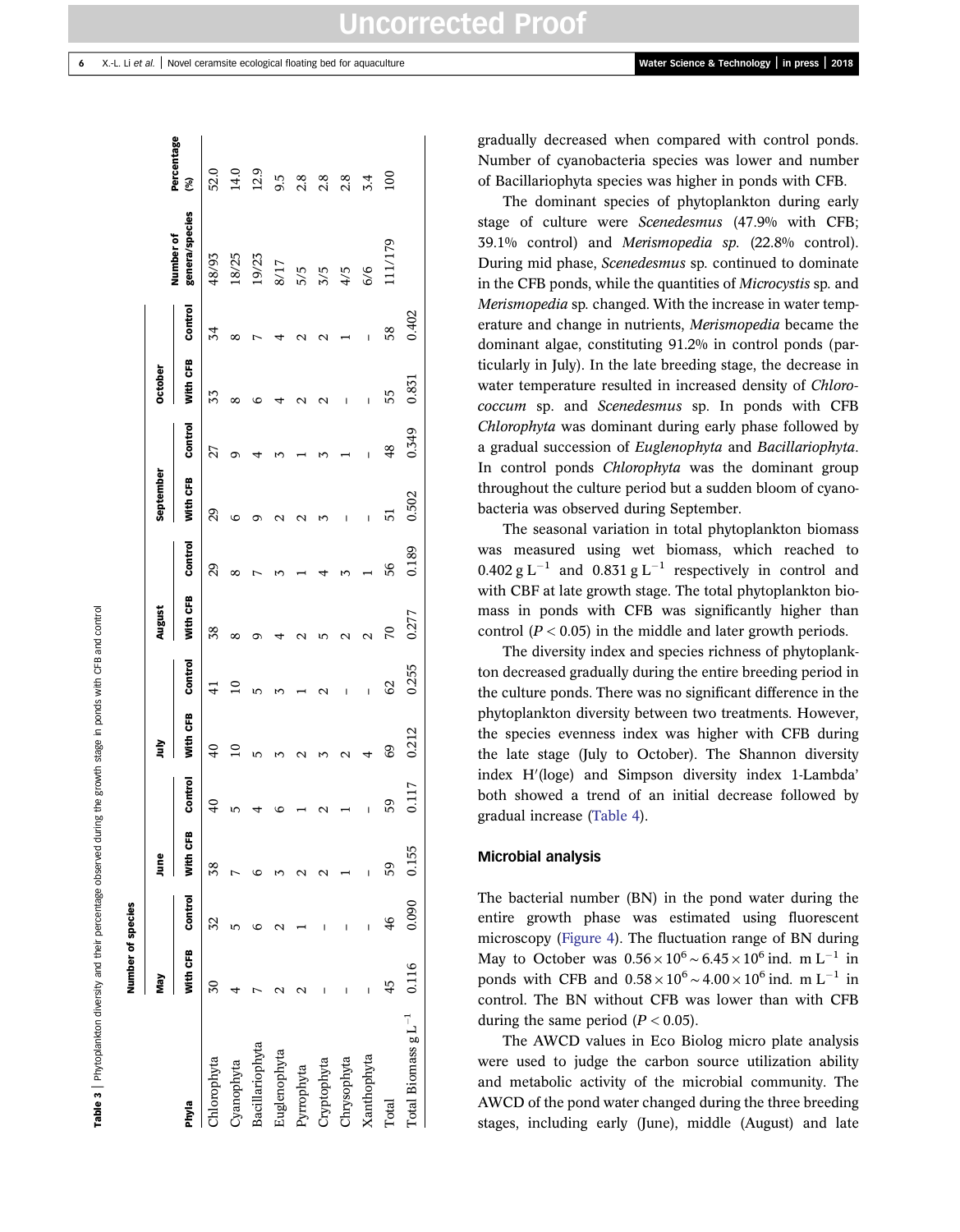# Uncorrected Proof

### <span id="page-6-0"></span>7 X.-L. Li et al. | Novel ceramsite ecological floating bed for aquaculture Water Science & Technology | in press | 2018

|                      | Species richness (d) |                 | Pielou' evenness $(J')$ |                 | Shannon index $(H')$ |                 | Simpson index (1-Lambda') |                 |
|----------------------|----------------------|-----------------|-------------------------|-----------------|----------------------|-----------------|---------------------------|-----------------|
| <b>Sampling Time</b> | <b>With CFB</b>      | Control         | <b>With CFB</b>         | Control         | <b>With CFB</b>      | Control         | <b>With CFB</b>           | Control         |
| May                  | $5.59 \pm 0.80$      | $4.23 + 0.75$   | $0.72 + 0.02$           | $0.75 \pm 0.04$ | $2.46 \pm 0.25$      | $2.46 \pm 0.33$ | $0.83 \pm 0.10$           | $0.87 + 0.09$   |
| June                 | $4.47 \pm 1.29$      | $3.16 \pm 0.10$ | $0.69 + 0.01$           | $0.48 \pm 0.10$ | $2.34 \pm 0.21$      | $1.50 \pm 0.32$ | $0.85 \pm 0.01$           | $0.61 \pm 0.20$ |
| July                 | $4.00 + 0.04$        | $4.22 + 1.94$   | $0.49 \pm 0.10$         | $0.46 \pm 0.09$ | $1.51 \pm 0.45$      | $1.61 + 1.53$   | $0.58 \pm 0.21$           | $0.54 + 0.52$   |
| August               | $4.77 \pm 1.00$      | $4.45 \pm 1.82$ | $0.75 \pm 0.14$         | $0.65 \pm 0.11$ | $1.94 \pm 0.61$      | $2.15 + 0.63$   | $0.70 \pm 0.19$           | $0.78 \pm 0.14$ |
| September            | $3.56 + 0.93$        | $3.69 + 0.37$   | $0.71 \pm 0.13$         | $0.68 \pm 0.04$ | $2.17 \pm 0.06$      | $2.15 \pm 0.06$ | $0.87 \pm 0.01$           | $0.83 \pm 0.03$ |
| October              | $3.82 + 0.31$        | $3.76 \pm 1.36$ | $0.67 + 0.04$           | $0.65 \pm 0.08$ | $1.84 \pm 0.52$      | $2.04 + 0.45$   | $0.75 \pm 0.14$           | $0.80 \pm 0.07$ |

Table 4 | Phytoplankton community under different treatments analyzed by different diversity indexes

The values represented as  $\pm$ SD.

(October) stage, as shown in Figure 5. The value of AWCD was highest during the middle stage in both groups, and was higher in the floating bed group than in the control group during the same period. Analysis of variance revealed that the AWCD in the floating bed group was significantly higher than in the control group ( $P < 0.05$ ). This difference was consistent with the microbial biomass in the unit volume of the water body.

# lower than with CFB ( $P < 0.05$ ). Furthermore, the survival rate in CFB containing pond was 77.2%, which was also significantly higher than in control  $(P < 0.05)$ .

### **DISCUSSION**

Fish growth

After completion of growth stage, growth parameters like weight, survival rate and FCR were calculated and compared between two treatments [\(Table 5\)](#page-7-0). FCR in ponds with CFB was significantly lower. The average carp weight reached 1,125 g per fish, with a total yield of 14838.1 kg ha<sup>-1</sup> with CFB whereas in control ponds a total yield of  $10899.5$  kg ha<sup>-1</sup> was obtained, which was significantly



**Figure 4** Seasonal changes in total bacterial number during the culture phase with and without treatment. Error bars represent  $\pm$ SD.

Studies suggest that the floating bed coverage area is an important factor influencing the removal of water pollutants. Song et al. (2011) found that nutrient removal efficiency of a traditional floating bed depends on its coverage area and planting time. However, a higher coverage area of floating bed prevents atmospheric gaseous exchange with water resulting in reduced DO levels and it also prevents shading resulting in reduced phytoplankton photosynthesis and oxygen production (Li et al. 2009). Furthermore, the respiration of plant roots increased the oxygen consumption (Bing  $&$  Chen 2000). Therefore, use of efficient techniques



Figure 5 | Changes in metabolic activity of microbial community under different treatments during early, middle and late stages of fish growth. Error bars represent ±SD.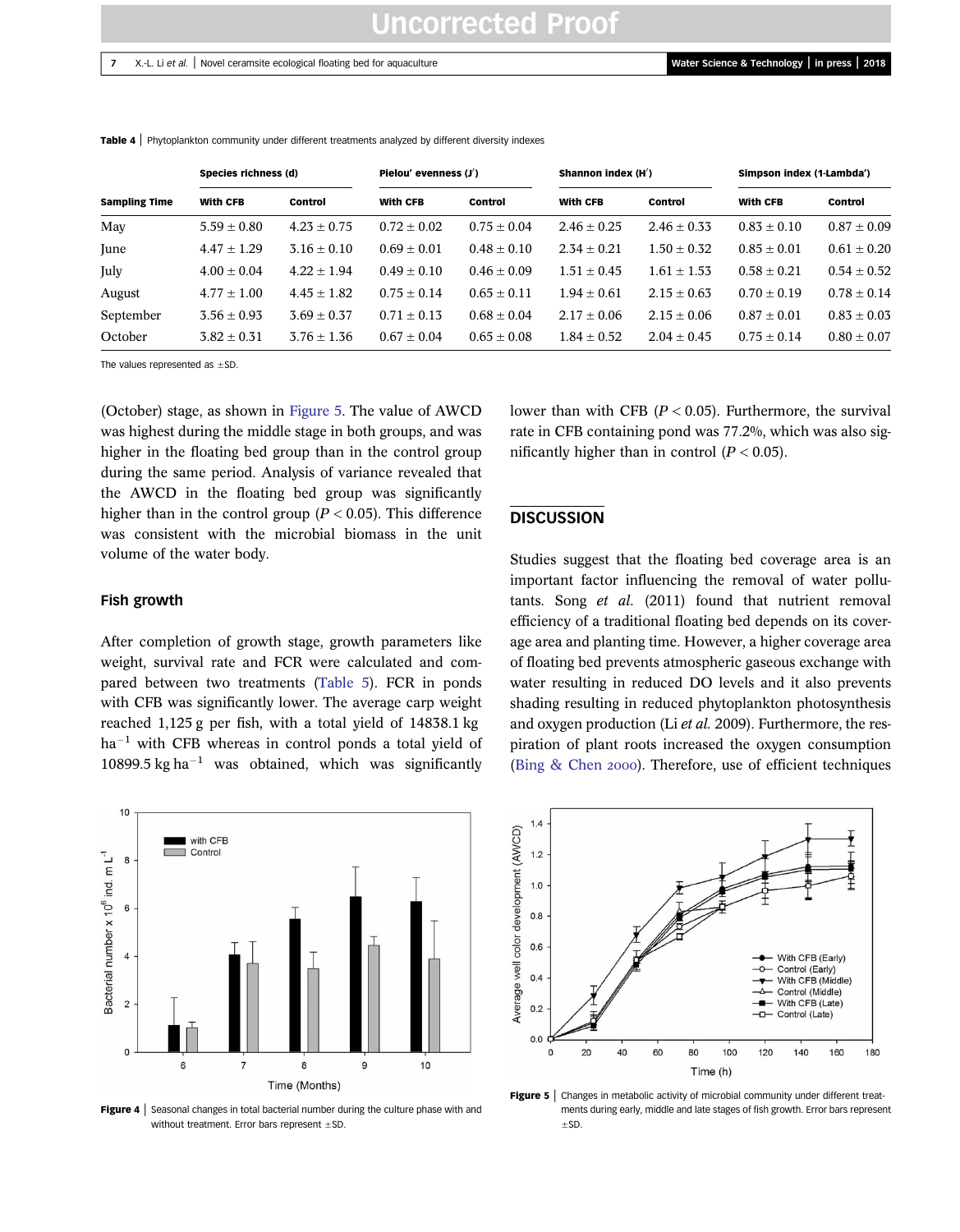| <b>Treatment</b> | initial weight (g) | final weight (g)    | weight gain rate (%)    | survival rate (%)    | total output (kg/ha)     | feed conversion rate (FCR) |
|------------------|--------------------|---------------------|-------------------------|----------------------|--------------------------|----------------------------|
| With CFB         | $65.0 + 0.1$       | $1125 + 25^{\circ}$ | $1630.8 + 54.4^a$       | $73.2 + 5.2^{\rm a}$ | $14838.1 + 101.4^a$      | $1.86 \pm 0.23^{\circ}$    |
| Control          | $65.2 + 0.1$       | $925 + 75^{\circ}$  | $1323.1 + 16.3^{\circ}$ | $65.6 + 2.2^b$       | $10899.5 + 59.0^{\circ}$ | $2.53 \pm 0.16^{\circ}$    |

<span id="page-7-0"></span>Table 5 | Differences in growth, survival and feed conversion ratio of fish grown with CFB and in control ponds

Values shown are  $\pm$ SD.

a,b<sub>Letter</sub> superscripts indicate significant difference between columns ( $P < 0.05$ ).

to reduce coverage area without compromising with nutrient removal efficiency is needed. In this study, the CFB coverage accounted for 5% of total water surface area but still we are able to maintain an average DO level of 4.13 mg  $L^{-1}$  during the entire breeding process. This indicated that the floating bed coverage rate of 5% could effectively maintain high DO level. As a result of the adsorption of suspended solids in the water to the plant roots and planktonic algae inhibition [\(Gagnon](#page-8-0) *et al.* 2007), the average values of water transparency and organic matter content were 23.8 cm and 19.48 mg  $L^{-1}$ , respectively, with CFB, which was significantly lower than control. This might be due to an aerobic and anaerobic zone formed around the root of the floating bed and organic compounds secreted by roots which might have provided an alternative habitat and food source for nitrogen reducing bacteria ([Susarla](#page-8-0) [et al.](#page-8-0) 2002; [Stottmeister](#page-8-0) et al. 2003).

The different effects of biological floating beds on phytoplankton like shading effect, nutrient competition, interception by plant roots and attached microbial degra-dation were studied by [Mulderij](#page-8-0) et al.  $(2007)$ . Coverage area of floating bed is crucial in maintaining oxygen diffusion and water quality, with higher coverage of  $>50\%$ leading to anoxic conditions whereas lower cover can lead to insufficient treatment ([Borne](#page-8-0) et al.  $2014$ ). A coverage area of 20% was found to be ideal for optimum aeration and removal efficiency using traditional floating beds ([Yueya](#page-9-0) *et al.* 2017). In the present study we found that reduced CFB coverage area using highly porous ceramsite bed might have provided ideal conditions in terms of light availability and solid substrate for attached growth of benthic algae resulting in enhanced phytoplankton density and diversity. Accumulation of excess nutrient in pond water is a major concern leading to harmful algal bloom ([Thomas Kiran](#page-9-0) et al. 2016). Microcystis sp. which produces microcystin was of particular concern to fish and shrimp ponds, in the present work use of CFB reduced Microcystis sp. blooms, this might be due to balanced N:P ratio which is not ideal for cyanobacterial blooms and subsequent enhancement of benthic algae especially diatoms instead of planktonic species. A balanced N:P ratio of 15:1 results in enhances water quality with higher concentration of beneficial diatom algae in fish pond water (Li  $et$  al.  $2017$ ).

Symbiosis between bacteria and algae plays an integral role in efficiency of waste water bioremediation (Su [et al.](#page-8-0) ). The average BN value of ponds with CFB was significantly higher than in control. This may be due to availability of solid substrates like ceramsite platform and plant roots. Organic carbon from root exudates and other organic matter accumulated on roots could have provided essential nutrients for enhanced microbial growth. CFB may have facilitated symbiotic relation between plants and microorganisms. CFB contain micropores and mesopores on the surface and the interior of the ceramsite, which facilitated the easy attachment of microorganisms and benthic algae which might have resulted in their enhanced growth. [Guo](#page-8-0)  $et \ al. (2006)$  isolated algicidal bacteria with a strong algae cell wall lysis potential although in this present study we did not screen for this bacteria but it might have played a role in reduction of harmful planktonic algae especially cyanobacteria, as significantly lower amounts were detected with CFB than without CFB  $(P < 0.05)$ . Furthermore, CFB ponds did not experience a large-scale outbreak of Microcystis sp. during summer month of June.

#### **CONCLUSIONS**

Novel ceramsite EFB resulted in higher water transparency and lower concentrations of major nutritive salts with least fluctuations in physicochemical indexes during culture period. By removing excess nutrients, water quality was effectively regulated and controlled by CFB. There was a remarkable difference in the planktonic algae community with higher species diversity and density with CFB. This shows the ability of CFB to increase beneficial phytoplankton and reduce the risk of harmful algal blooms. Increased total bacterial number and microbial activity with CFB might influence excess nutrient removal and facilitate benthic algal growth. Total fish yield and survival rate was higher in ponds with CFB. This work emphasizes the enormous potential of novel ceramsite EFB in improving water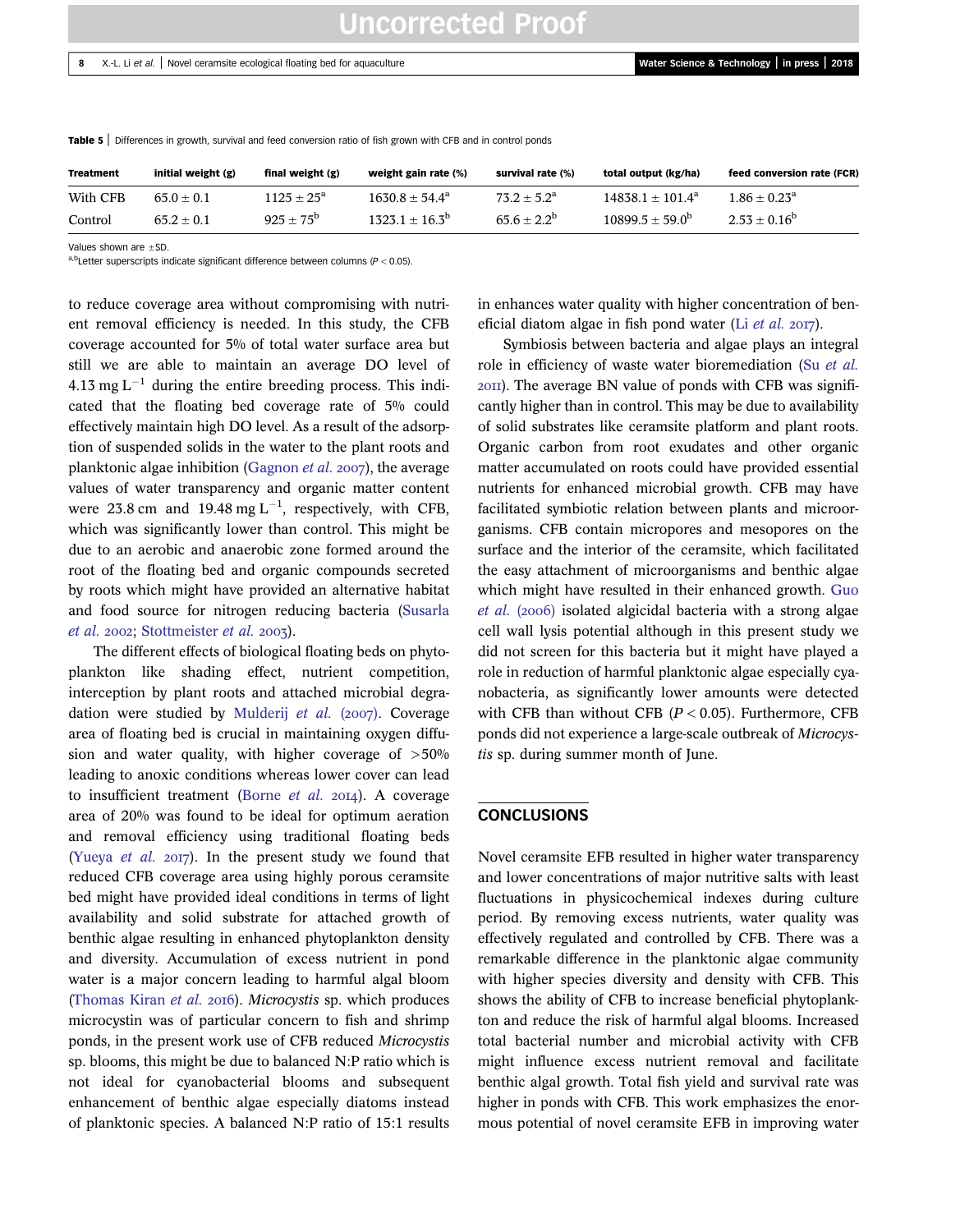<span id="page-8-0"></span>quality, beneficial phytoplankton growth, in reducing the risks of harmful algal blooms, increased beneficial bacterial number, activity and diversity and in enhancing fish yield.

## ACKNOWLEDGEMENTS

This study was supported by the Central Public-interest Scientific Institution Basal Research Fund,CAFS (NO.2016PT08) and the earmarked fund for China Agriculture Research System (CARS-46). The authors would like to thank Dr. S. P. Wani, RPD-Asia and Director IDC, ICRI-SAT, Hyderabad for his encouragement and support.

## **REFERENCES**

- Bao, T., Chen, T., Tan, J., Wille, M.-L., Zhu, D., Chen, D. & Xi, Y. 2016 [Synthesis and performance of iron oxide-based porous](http://dx.doi.org/10.1016/j.seppur.2016.05.011) [ceramsite in a biological aerated filter for the simultaneous](http://dx.doi.org/10.1016/j.seppur.2016.05.011) [removal of nitrogen and phosphorus from domestic wastewater](http://dx.doi.org/10.1016/j.seppur.2016.05.011). Separation and Purification Technology 167, 154–162.
- Bing, X. & Chen, J. 2000 The control of eutrophic water in ponds by floating-bed soilless culture of plants. Journal of Zhanjiang Ocean University 21 (3), 29–33.
- Borne, K., Fassman-Beck, E. & Tanner, C. C. 2014 [Floating](http://dx.doi.org/10.1016/j.watres.2013.09.056) [Treatment Wetland influences on the fate of metals in road](http://dx.doi.org/10.1016/j.watres.2013.09.056) [runoff retention ponds.](http://dx.doi.org/10.1016/j.watres.2013.09.056) Water Research 48, 430–442.
- Brett, M. M. 2003 [Food poisoning associated with biotoxins in fish](http://dx.doi.org/10.1097/00001432-200310000-00013) [and shellfish.](http://dx.doi.org/10.1097/00001432-200310000-00013) Current Opinion in Infectious Diseases 16 (5), 461–465.
- Chao, S., Chen, J. & Ge, X. 2011 The control of nitrogen and phosphorus to tilapia fish pond by floating-bed-grown water spinach (Ipomoea aquatica). Chinese Agricultural Science Bulletin 27 (23), 70–75.
- Cheng, W. & Ping, L. 2008 Relationship between wastewater purification and diversity of rhizosphere microorganism in the constructed wetland [J]. Journal of Agro-Environment Science 6, 052.
- Gagnon, V., Chazarenc, F., Comeau, Y. & Brisson, J. [Influence of macrophytes species on microbial density and](http://dx.doi.org/10.2166/wst.2007.510) [activity in constructed wetlands.](http://dx.doi.org/10.2166/wst.2007.510) Water Science and Technology 56 (3), 249–254.
- Garland, J. L. & Mills, A. L. 1991 Classification and characterization of heterotrophic microbial communities on the basis of patterns of community-level sole-carbon-source utilization. Applied and Environmental Microbiology 57 (8), 2351–2359.
- Guo, J., Pu, Y., Yin, L., Fan, K., Liang, G., Lu, X. & Li, X. Isolation and evaluation of algicidal bacteria from Taihu Lake. Journal of Southeast University (Natural Science Edition) 36 (2), 293–297.
- Hossain, M. A., Sarker, A. K., Amin, M. N., Hossain, M. M. & Miah, M. S. 2016 [Development and performance evaluation](http://dx.doi.org/10.1016/j.aquaeng.2016.06.001)

[of sludge remover for intensive aquaculture](http://dx.doi.org/10.1016/j.aquaeng.2016.06.001). Aquacultural Engineering 74, 62–69.

- Hu, H., Li, R., Wei, Y., Zhu, H., Chen, J. & Shi, Z. 1980 Freshwater Algae in China. Shanghai Science and Technology Press, Shanghai, China.
- Jiang, C., Jia, L., Zhang, B., He, Y. & Kirumba, G. [Comparison of quartz sand, anthracite, shale and biological](http://dx.doi.org/10.1016/S1001-0742(13)60410-6) [ceramsite for adsorptive removal of phosphorus from](http://dx.doi.org/10.1016/S1001-0742(13)60410-6) [aqueous solution](http://dx.doi.org/10.1016/S1001-0742(13)60410-6). Journal of Environmental Sciences 26 (2), 466–477.
- Li, W. & Li, Z. 2009 [In situ nutrient removal from aquaculture](http://dx.doi.org/10.2166/wst.2009.191) [wastewater by aquatic vegetable Ipomoea aquatica on](http://dx.doi.org/10.2166/wst.2009.191) [floating beds](http://dx.doi.org/10.2166/wst.2009.191). Water Science and Technology 59 (10), 1937–1943.
- Li, X.-N., Song, H.-L., Li, W., Lu, X.-W. & Nishimura, O. [An integrated ecological floating-bed employing plant,](http://dx.doi.org/10.1016/j.ecoleng.2009.11.004) [freshwater clam and biofilm carrier for purification of](http://dx.doi.org/10.1016/j.ecoleng.2009.11.004) [eutrophic water](http://dx.doi.org/10.1016/j.ecoleng.2009.11.004). Ecological Engineering 36 (4), 382–390.
- Li, X.-L., Thomas Kiran, M., Tao, L., Peng, L., Song, C.-F., Dai, L.-L., Tiwari, A. & Li, G. 2017 [A novel growth method for](http://dx.doi.org/10.2166/wst.2017.156) [diatom algae in aquaculture wastewater for natural food](http://dx.doi.org/10.2166/wst.2017.156) [development and nutrient removal.](http://dx.doi.org/10.2166/wst.2017.156) Water Science and Technology 75 (12), 2777–2783.
- Luo, G., Bu, F., Xu, X., Cao, J. & Shu, W. 2010 Effect of temperature on the ecological floating bed system. China Environmental Science 30 (4), 499–503.
- Mulderij, G., Van Nes, E. H. & Van Donk, E. 2007 [Macrophyte](http://dx.doi.org/10.1016/j.ecolmodel.2006.12.020)[phytoplankton interactions: the relative importance of](http://dx.doi.org/10.1016/j.ecolmodel.2006.12.020) [allelopathy versus other factors](http://dx.doi.org/10.1016/j.ecolmodel.2006.12.020). Ecological Modelling 204 (1), 85–92.
- Paulraj, A., Musthafa, M. S., Altaff, K., Ali, A. R. H., Arockiaraj, J., Balasundaram, C. & Harikrishnan, R. 2016 [Chytrid](http://dx.doi.org/10.1016/j.aquaculture.2016.07.035) [Batrachochytrium dendrobatidis fungal infection in](http://dx.doi.org/10.1016/j.aquaculture.2016.07.035) [freshwater prawn, Macrobrachium rosenbergii \(de Man\)-A](http://dx.doi.org/10.1016/j.aquaculture.2016.07.035) [new report.](http://dx.doi.org/10.1016/j.aquaculture.2016.07.035) Aquaculture 464, 521–8.
- Pfeiffer, T. J. & Wills, P. S. 2011 [Evaluation of three types of](http://dx.doi.org/10.1016/j.aquaeng.2011.06.003) [structured floating plastic media in moving bed biofilters for](http://dx.doi.org/10.1016/j.aquaeng.2011.06.003) [total ammonia nitrogen removal in a low salinity hatchery](http://dx.doi.org/10.1016/j.aquaeng.2011.06.003) [recirculating aquaculture system.](http://dx.doi.org/10.1016/j.aquaeng.2011.06.003) Aquacultural Engineering 45 (2), 51–9.
- State Environmental Protection Administration (SEPA) of China 2002 Monitor and Analysis Method of Water and Wastewater. Chinese Environmental Science Publication House, Beijing, pp. 246.
- Stottmeister, U., Wießner, A., Kuschk, P., Kappelmeyer, U., Kästner, M., Bederski, O., Müller, R. & Moormann, H. [Effects of plants and microorganisms in constructed](http://dx.doi.org/10.1016/j.biotechadv.2003.08.010) [wetlands for wastewater treatment.](http://dx.doi.org/10.1016/j.biotechadv.2003.08.010) Biotechnology Advances 22 (1), 93–117.
- Su, Y., Mennerich, A. & Urban, B. 2011 [Municipal wastewater](http://dx.doi.org/10.1016/j.watres.2011.03.046) [treatment and biomass accumulation with a wastewater-born](http://dx.doi.org/10.1016/j.watres.2011.03.046) [and settleable algal-bacterial culture.](http://dx.doi.org/10.1016/j.watres.2011.03.046) Water Research 45 (11), 3351–3358.
- Susarla, S., Medina, V. F. & McCutcheon, S. C. [Phytoremediation: an ecological solution to organic](http://dx.doi.org/10.1016/S0925-8574(02)00026-5) [chemical contamination.](http://dx.doi.org/10.1016/S0925-8574(02)00026-5) Ecological Engineering 18 (5), 647–658.